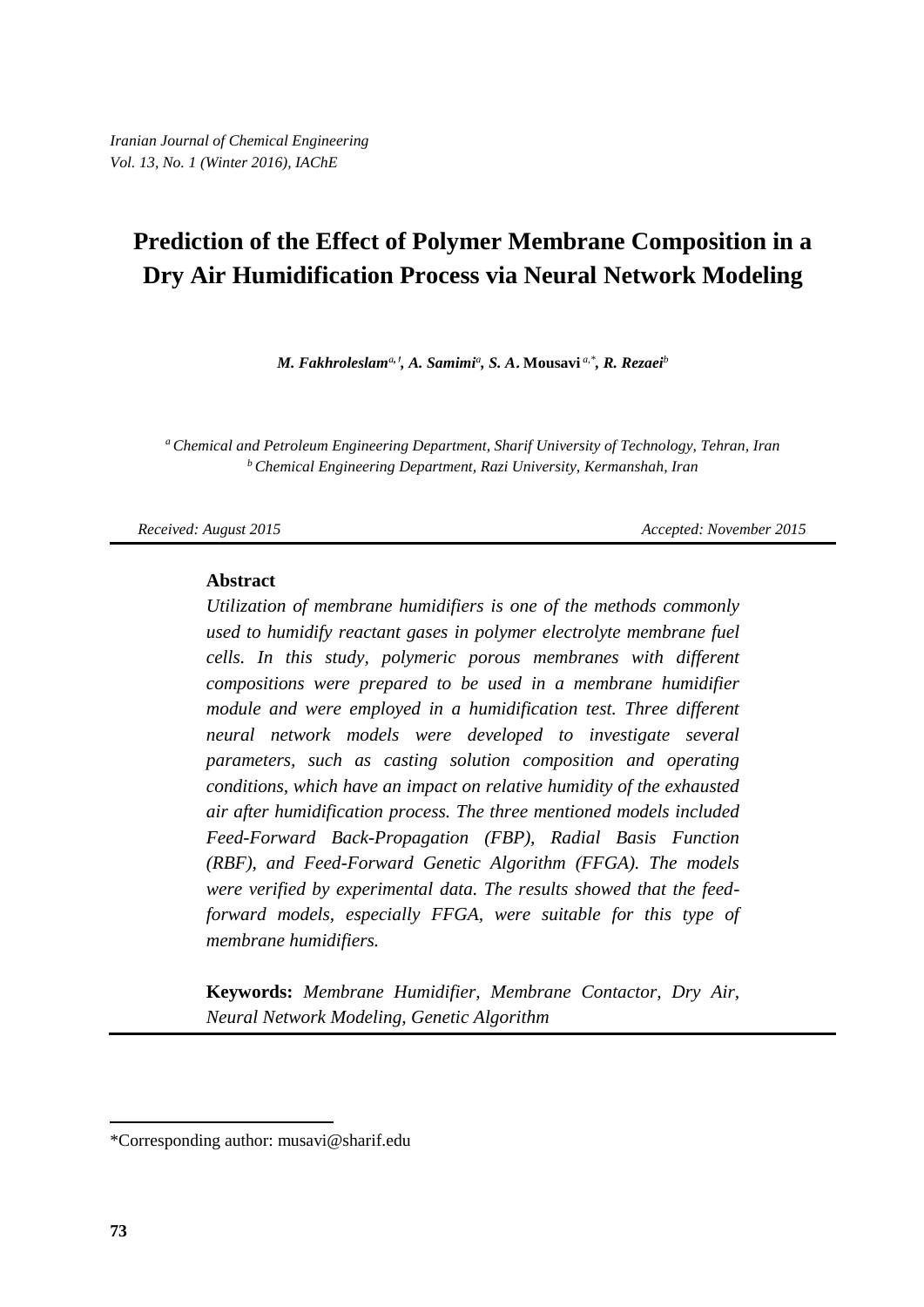## **1. Introduction**

Nowadays, the application of membrane processes in laboratories and industries has received much attention and many studies have been conducted on this subject. Among these processes, membrane contactors are of great importance [\[1\]](#page-10-0). The membrane contactors were first applied for dissolving oxygen in blood in the 1970s [\[2\]](#page-10-1). Later, the membrane contactors were applied in many different fields such as natural gas purification, humidity control, and organic gases elimination [\[3\]](#page-10-2). In a membrane contactor, membrane acts as a media between gas and liquid phases and can be used to solve many problems in the fields of food and pharmaceutical industries, foaming, entraining and channeling industries [\[4\]](#page-10-3).

As one of the applications of the membrane contactors, they are used in humidifiers that are employed in Polymer Electrolyte Membrane Fuel Cells (PEMFC). In these fuel cells the electrolyte is composed of a polymeric membrane with the ability to conduct  $H^+$ ; to have a good performance, this membrane must be wetted. Perfluorosulfonate membranes are usually utilized in the PEMFCs and their proton conductivity is reduced by decreasing the water content of membrane [\[5\]](#page-10-4). Membrane humidification is affected by water transfer phenomena in the membrane and is associated with the condition of reactant gases and operating parameters of the fuel cell. Therefore, the water content in the electrolyte can be controlled via determining the condition of inlet gases. There are different ways to humidify reactant gases; however, the membrane humidifiers are preferred

because they occupy a small space, consume low amounts of energy, and have a good performance.

In a membrane humidifier, dry gas passes one side of the membrane while liquid water or water vapor passes the other side. Because of the chemical potential gradient, water passes the membrane from wet to dry stream, and reactant gas will be humidified. Chen *et al.* [\[6\]](#page-10-5), investigated the behavior of a membrane humidifier in dynamic and static states and developed a thermodynamic model in their study. The results obtained in the static state showed that the water vapor transfer rate increased with an increase in water channel temperature, gas channel temperature, and gas flow rate. Since water channel pressure had an insignificant effect, the researchers ignored it in the modeling. [\[7\]](#page-10-6) studied a membrane humidifier, utilizing Nafion membranes. They introduced a onedimensional analytical model for measuring humidification capacity of the Nafion membrane humidifiers. Their model predicted the humidity content as a function of length and height of gas channel that was consistent with the experimental data. In another study, Choe *et al*. developed a mathematical model for Nafion shell and tube membrane humidifiers [\[8\]](#page-10-7). The model was designed for gas to gas humidifiers and included geometrical and operational parameters based on thermodynamic principles. Merida *et al*. conducted experiments on a commercial humidifier with a porous membrane and analyzed experimental data under a model for heat and mass transfer [\[9\]](#page-10-8).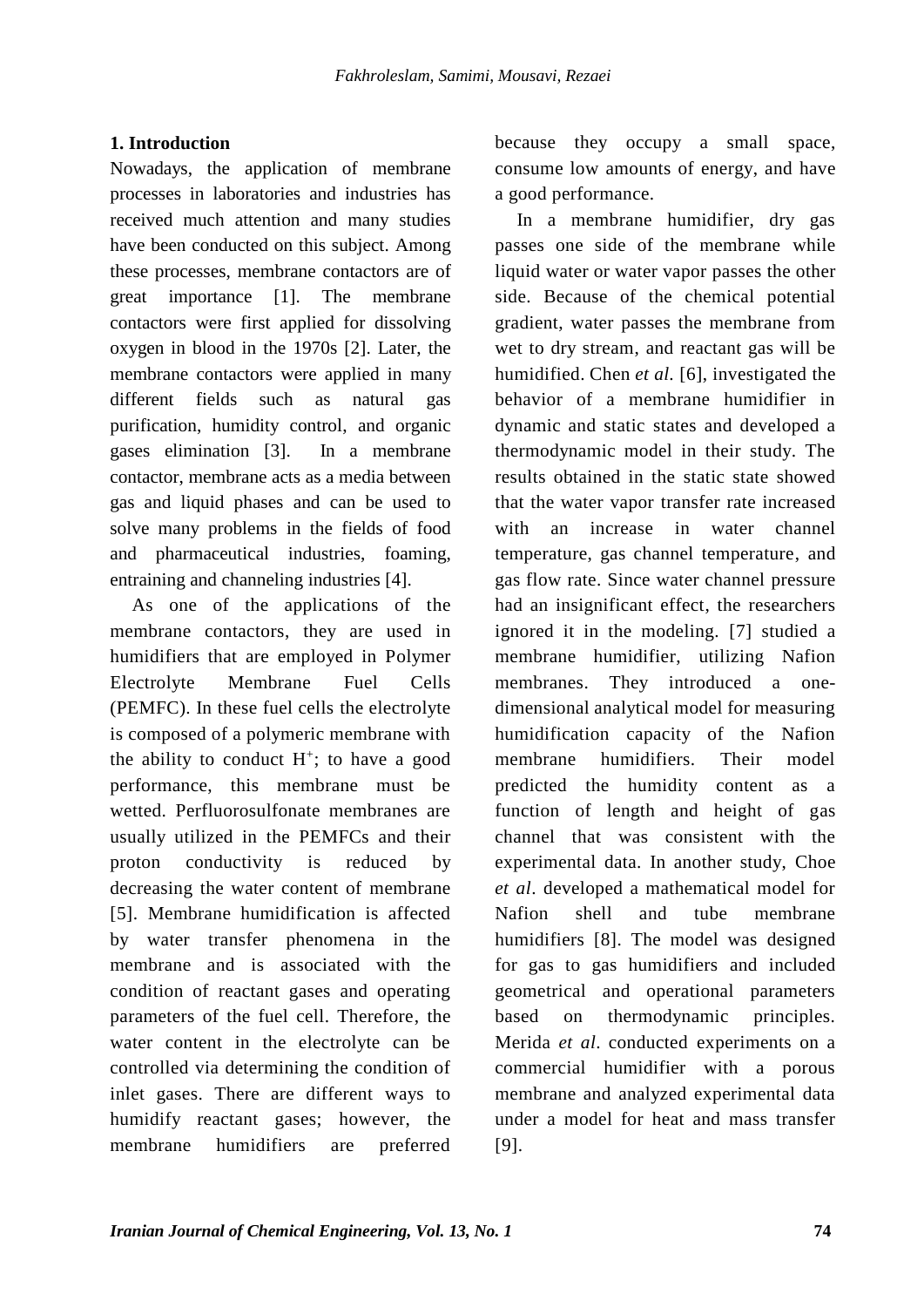Artificial neural networks are applied for several membrane processes [\[10-16\]](#page-10-9). Shokrian *et al*. [\[15\]](#page-10-10) utilized a multilayer perceptron (MLP) that was trained by Levenberg–Marquardt back propagation method to predict the separation factor of  $C_3H_8$  for different inputs of training experimental data. Shahsavand and Chenar [\[13\]](#page-10-11) compared the performance of two different Radial Basis Function (RBF) and MLP networks for prediction of hollow fiber permeances and the corresponding separation factors. Chakraborty *et al*. [\[10\]](#page-10-9) studied the application of neural networks for prediction of solute concentration in feed during extraction operation and its ultimate extraction percentage. In recent studies about the membrane humidifiers, there has been no focus on membrane synthesis and its parameters. Previous studies have investigated commercial membranes through utilizing thermodynamic modeling. This study focuses on the preparation of porous membranes and it aims to introduce a suitable neural network model for investigating the effects of preparation factors and operational conditions on humidification process. The numerical model was also verified using the experimental data reported in the previous study [\[17\]](#page-10-12).

# **2. Experimental setup 2-1. Membrane preparation method**

The membranes were prepared via wet phase inversion process. For this purpose, casting solutions were prepared with different compositions of polymer in N-methyl-2 pyrrolidone (NMP) and Dimethylformamide (DMF) solvents. For synthesis of the nanocomposite membranes, titanium dioxide nano-particles were used. After mixing the solutions for 24 h with a magnet stirrer, the casting solution was dispersed on a glass support using a casting machine at room temperature. Then, the polymer films were floated in a coagulation bath containing deionized water and remained there until the inversion process phase was completed.

Different structures of membrane cavities from finger type to sponge like structures were observed. Also, adding  $TiO<sub>2</sub>$ nanoparticles enhanced the humidification due to increase in the membrane hydrophilicity.

# **2-2. Humidification test**

Fig. 1 shows the humidification setup for measuring relative humidity (RH) of the outlet gas and the humidification membrane module, respectively. Membrane module was assembled using a membrane with two different flow fields for the dry air gas and the liquid water. Pressure, temperature, and flow rate of gas and water were controlled in the system and gas RH was measured by a humidity indicator (Lutron HT-315). Because the membranes were porous, the pressure was constant and equal on both sides of the membrane and water transfer occurred due to the difference in chemical potentials. Hence, the flow rate of water was very low and the main concerns on waterside were presence of water at a specific pressure and temperature that were indicated in each experiment. The temperature was fixed in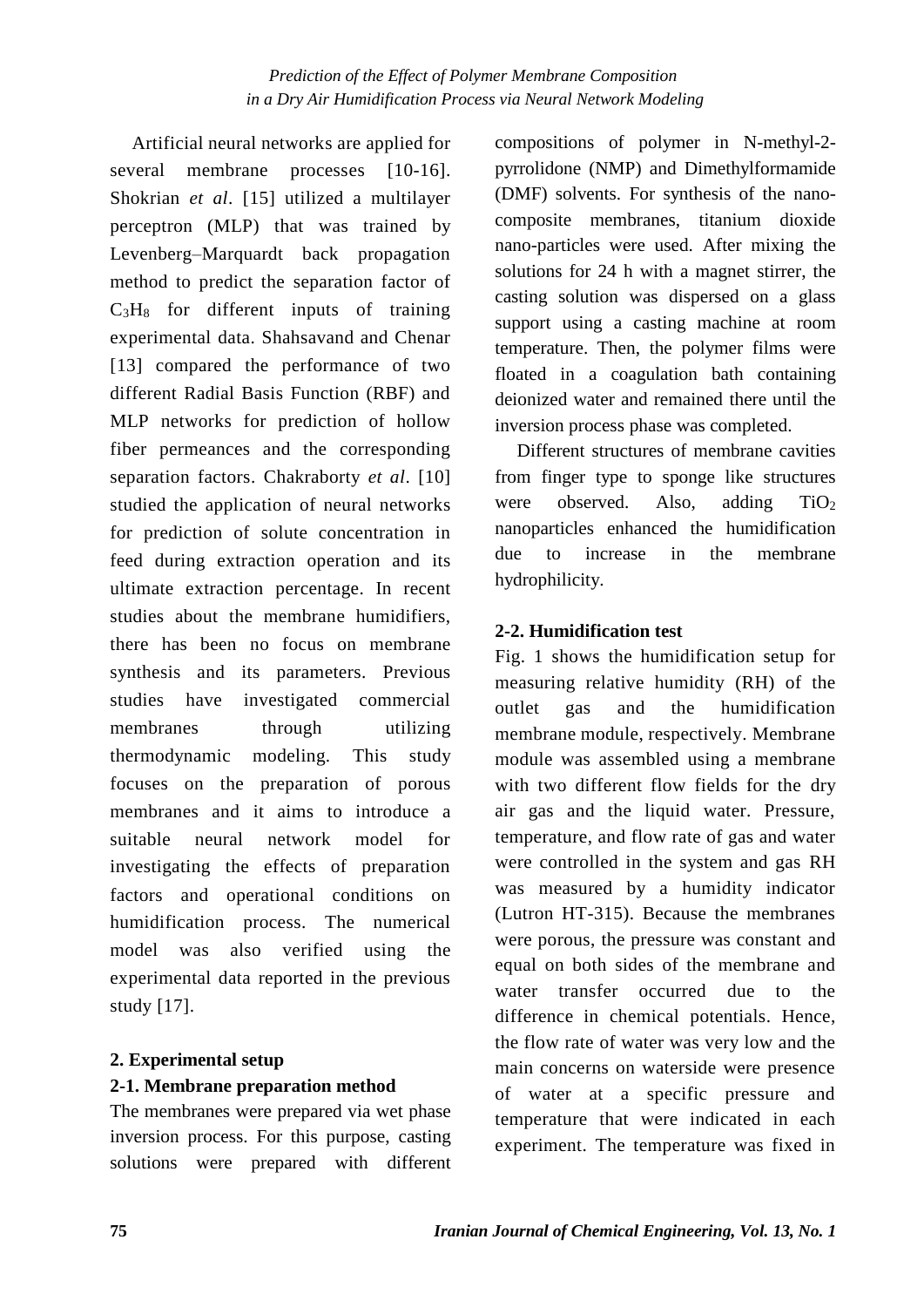the system by a water bath equipped with a temperature controller and a mechanical mixer. The gas flow field was a serpentine channel with a specific length, 5 mm width, and 6 mm of surface contact with the membrane. The effective surface of the membrane in the module was 5676 mm<sup>2</sup>. The water flow field was a simple container with a reticular plate to hold the membrane. By using this apparatus, it was possible to investigate the effects of the operating conditions and the membrane synthesis parameters on humidification. Composition of casting solution was an important factor

 **Table 1** 

| Experimental data of the humidification set-up. |  |  |  |
|-------------------------------------------------|--|--|--|
|                                                 |  |  |  |

affecting the shape, position, and orientation of the formed cavities, which have certain effects on humidification performance. The RH decreased by increasing the gas flow rate, the flow channel pressure, and the module temperature. A total of 69 membranes were prepared and the experimental data were recorded as Table 1. Also, mechanical characteristics of the fabricated membranes are reported in Table 2. For more details on membrane characterization, the reader is referred to [\[17\]](#page-10-12).

| No.            | Polymer    | Solvent    | Polymer weight % | Thickness (µm) | Pressure (bar) | (L/h)<br>Flow rate | Temperature (°C) | RH (%) | No. | Polymer    | Solvent    | Polymer weight % | Thickness (µm) | Pressure (bar) | (L/h)<br>Flow rate | Temperature (°C) | RH (%)      |
|----------------|------------|------------|------------------|----------------|----------------|--------------------|------------------|--------|-----|------------|------------|------------------|----------------|----------------|--------------------|------------------|-------------|
| 1              | <b>PES</b> | <b>DMF</b> | 16               | 50             | 1              | 60                 | 29.94            | 68.30  | 36  | <b>PSU</b> | <b>DMF</b> | $\tau$           | 50             | 1              | 180                | 32.65            | 67.55       |
| $\overline{2}$ | <b>PES</b> | <b>DMF</b> | 16               | 50             | 1              | 120                | 30.22            | 67.66  | 37  | <b>PSU</b> | <b>DMF</b> | 16               | 50             | 1              | 60                 | 34.00            | 85.65       |
| 3              | <b>PES</b> | <b>DMF</b> | 16               | 50             | 1              | 180                | 29.94            | 62.70  | 38  | <b>PSU</b> | <b>DMF</b> | 16               | 50             | 1              | 120                | 32.17            | 77.55       |
| 4              | <b>PES</b> | <b>DMF</b> | 16               | 50             | $\overline{2}$ | 60                 | 30.02            | 60.25  | 39  | <b>PSU</b> | <b>DMF</b> | 16               | 50             | 1              | 180                | 32.65            | 70.72       |
| 5              | <b>PES</b> | <b>DMF</b> | 16               | 50             | 3              | 60                 | 30.27            | 43.05  | 40  | <b>PSU</b> | <b>DMF</b> | 16               | 50             | 2              | 60                 | 33.70            | 72.52       |
| 6              | <b>PES</b> | <b>DMF</b> | 10               | 50             | 1              | 60                 | 30.53            | 74.49  | 41  | <b>PSU</b> | <b>DMF</b> | 16               | 50             | 3              | 60                 | 33.50            | 68.52       |
| 7              | <b>PES</b> | <b>DMF</b> | 10               | 50             | 1              | 120                | 30.57            | 73.62  | 42  | <b>PSU</b> | <b>DMF</b> | 16               | 60             | 1              | 60                 | 32.01            | 70.66       |
| 8              | <b>PES</b> | <b>DMF</b> | 10               | 50             | 1              | 180                | 30.44            | 67.60  | 43  | <b>PSU</b> | DMF        | 16               | 60             | 1              | 120                | 31.59            | 65.83       |
| 9              | <b>PES</b> | <b>DMF</b> | 10               | 50             | 1              | 300                | 29.57            | 66.15  | 44  | <b>PSU</b> | <b>DMF</b> | 16               | 60             | 1              | 180                | 31.60            | 62.75       |
| 10             | <b>PES</b> | <b>DMF</b> | 10               | 50             | 2              | 60                 | 29.80            | 71.68  | 45  | <b>PSU</b> | <b>DMF</b> | 16               | 60             | 1              | 300                | 30.20            | 62.70       |
| 11             | <b>PES</b> | <b>DMF</b> | 10               | 50             | 3              | 60                 | 29.96            | 70.50  | 46  | <b>PSU</b> | <b>DMF</b> | 16               | 60             | 2              | 60                 | 31.40            | 60.96       |
| 12             | <b>PES</b> | <b>DMF</b> | 7                | 50             | 1              | 60                 | 31.51            | 70.04  | 47  | <b>PSU</b> | <b>DMF</b> | 16               | 200            | 1              | 60                 |                  | 31.72 56.50 |
| 13             | <b>PES</b> | <b>DMF</b> | 7                | 50             | 1              | 120                | 31.24            | 64.96  | 48  | <b>PSU</b> | <b>DMF</b> | 16               | 200            | 1              | 120                | 31.00            | 59.41       |
| 14             | <b>PES</b> | <b>DMF</b> | 7                | 50             | 1              | 180                | 32.32            | 63.09  | 49  | <b>PSU</b> | <b>DMF</b> | 16               | 200            | 1              | 180                | 31.12 51.53      |             |
| 15             | <b>PES</b> | <b>DMF</b> | 7                | 50             | $\overline{2}$ | 60                 | 32.12            | 57.28  | 50  | <b>PSU</b> | <b>DMF</b> | 16               | 200            | 1              | 300                | 30.62 51.96      |             |
| 16             | <b>PES</b> | <b>DMF</b> | 7                | 50             | 3              | 60                 | 31.40            | 64.00  | 51  | <b>PES</b> | <b>DMF</b> | 16               | 50             | 1              | 60                 | 32.25            | 75.30       |
| 17             | <b>PES</b> | <b>DMF</b> | 10               | 100            | 1              | 60                 | 30.97            | 53.50  | 52  | <b>PES</b> | <b>DMF</b> | 16               | 50             | 1              | 120                | 32.22            | 73.60       |
| 18             | <b>PES</b> | <b>DMF</b> | 10               | 100            | 1              | 120                | 30.95            | 47.10  | 53  | <b>PES</b> | <b>DMF</b> | 16               | 50             | 1              | 180                | 32.32            | 65.80       |
| 19             | <b>PES</b> | <b>DMF</b> | 10               | 100            | 1              | 180                | 30.97            | 46.30  | 54  | <b>PSU</b> | <b>NMP</b> | 16               | 50             | 1              | 60                 | 32.00            | 79.87       |
| 20             | <b>PES</b> | <b>DMF</b> | 10               | 100            | 1              | 300                | 30.90            | 45.98  | 55  | <b>PES</b> | <b>NMP</b> | 16               | 50             | 1              | 60                 | 32.00            | 76.00       |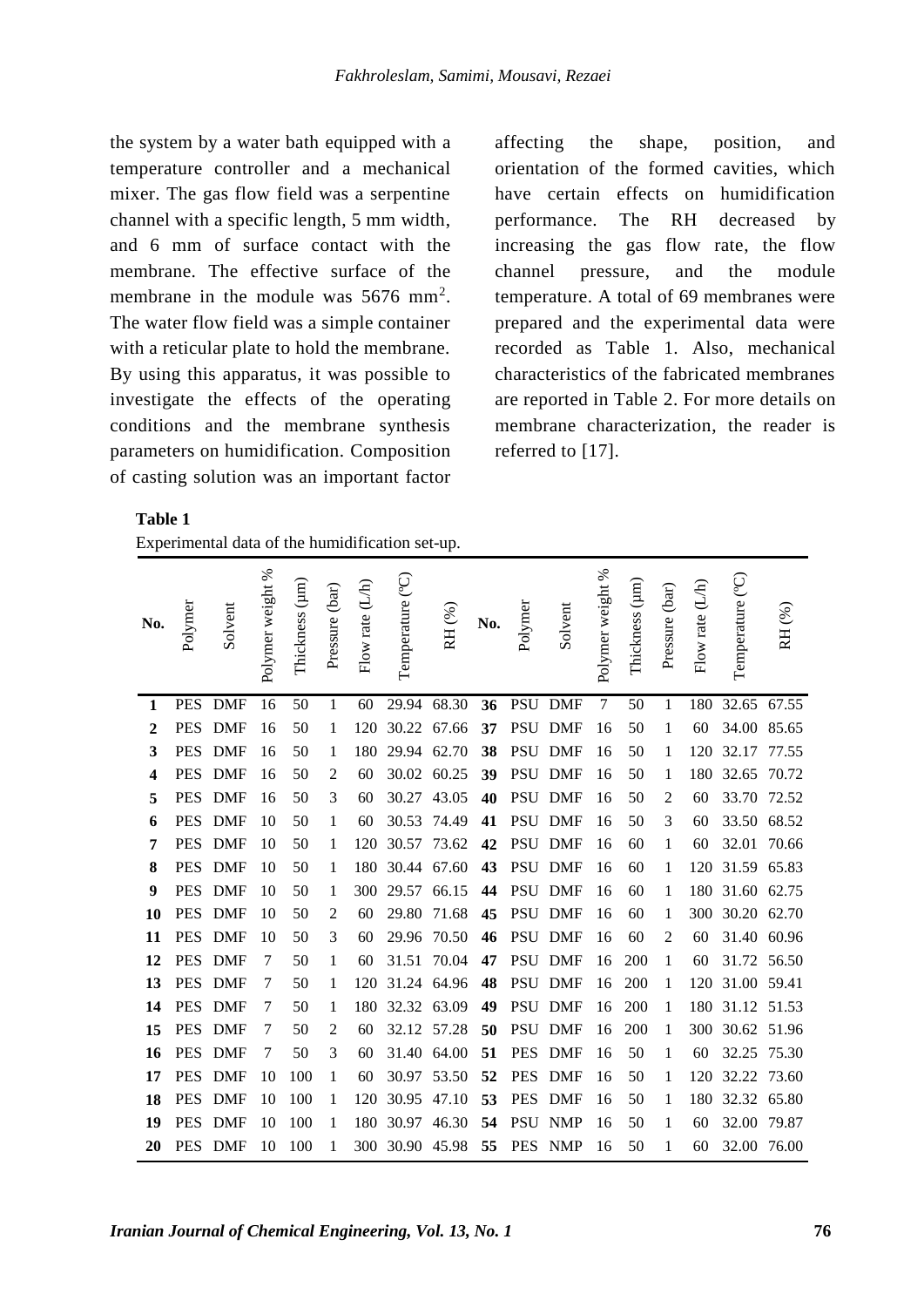*Prediction of the Effect of Polymer Membrane Composition in a Dry Air Humidification Process via Neural Network Modeling*

|     | 21 PES DMF     |     | 10 100 | $\overline{2}$ |     |                 |                                   |  | 60 31.08 39.80 <b>56</b> PES NMP 16 50 |      |     | $\left  \right $ 1 | 60 32.00 81.00  |  |
|-----|----------------|-----|--------|----------------|-----|-----------------|-----------------------------------|--|----------------------------------------|------|-----|--------------------|-----------------|--|
| 22  | PES DMF        | 16  | -100   | 1              | 60  |                 |                                   |  | 30.59 46.53 <b>57</b> PES NMP 16       |      | 50  | $\overline{1}$     | 60 32.50 76.31  |  |
| 23  | PES DMF        | 16  | -100   | $\mathbf{1}$   |     |                 |                                   |  | 120 30.62 45.45 <b>58</b> PES NMP 16   |      | -50 | 1                  | 120 32.60 75.42 |  |
| 24  | PES DMF        | -16 | - 100  | $\mathbf{1}$   |     |                 | 180 30.51 44.36 <b>59</b> PES NMP |  |                                        | - 16 | 50  | -1                 | 180 31.77 67.70 |  |
| 25  | PES DMF        | -16 | - 100  | $\mathcal{L}$  | 60  |                 |                                   |  | 30.64 39.44 60 PES NMP                 | - 16 | 50  | 2                  | 60 31.80 75.51  |  |
| 26  | PES DMF        | -16 | -100   | 3              |     |                 |                                   |  | 60 30.54 33.46 61 PES NMP 16           |      | -50 | $2^{\circ}$        | 120 32.00 63.85 |  |
| 27  | PSU DMF        | -16 | 50     | 1              |     |                 |                                   |  | 60 31.00 75.00 62 PES NMP 16           |      | -50 | $2^{\circ}$        | 180 32.00 61.69 |  |
| 28  | PSU DMF        | -10 | 50     | 1              |     |                 |                                   |  | 60 32.86 76.60 63 PES NMP 16           |      | -50 | $\mathcal{E}$      | 60 31.87 72.50  |  |
| 29  | <b>PSU DMF</b> | -10 | 50     | $\mathbf{1}$   |     |                 | 120 32.87 70.67                   |  | 64 PES NMP 16                          |      | -50 | $\overline{1}$     | 60 31.65 71.28  |  |
| 30  | PSU DMF        | -10 | 50     | $\mathbf{1}$   |     |                 |                                   |  | 180 32.75 60.57 65 PES NMP 16          |      | -50 | 1                  | 120 30.86 70.39 |  |
|     | 31 PSU DMF     | -10 | 50     | $\mathbf{1}$   |     |                 |                                   |  | 300 31.08 64.11 66 PES NMP 16          |      | 50  | $\overline{1}$     | 180 30.09 64.51 |  |
|     | 32 PSU DMF     | 10  | 50     | $\mathfrak{D}$ | 60. |                 |                                   |  | 32.97 69.92 67 PES NMP 16              |      | 50  | $\mathbf{1}$       | 240 30.00 63.54 |  |
|     | 33 PSU DMF     | 10  | 50     | 3              |     |                 |                                   |  | 60 33.12 63.43 68 PES NMP 16           |      | -50 | $2^{\circ}$        | 60 29.97 71.15  |  |
|     | 34 PSU DMF     | 7   | 50     | 1              |     |                 |                                   |  | 60 32.50 73.51 69 PES NMP 16           |      | 50  | 3                  | 60 29.90 70.78  |  |
| 35. | - PSU DMF      | 7   | 50     | 1              |     | 120 32.22 70.68 |                                   |  |                                        |      |     |                    |                 |  |

| Table 2                                                         |  |  |
|-----------------------------------------------------------------|--|--|
| Mechanical characteristics of the fabricated polymer membranes. |  |  |

|            |            | Polymer      |                 | Tensile  | Strain       | <b>Tensile Energy</b> | TENS.  |
|------------|------------|--------------|-----------------|----------|--------------|-----------------------|--------|
| Polymer    | Solvent    | $\%$         | $T (^{\circ}C)$ | Strength | <b>Break</b> | Absorption            | STIFF. |
|            |            |              |                 | (N/m)    | $(\%)$       | (J/m <sup>2</sup> )   | (kN/m) |
| <b>PSU</b> | <b>NMP</b> | 20.0         | 8.0             | 679.5    | 9.72         | 84.08                 | 36.15  |
| <b>PSU</b> | <b>DMF</b> | 20.0         | 8.0             | 1.06     | 22.02        | 211.12                | 55.90  |
| <b>PSU</b> | <b>NMP</b> | 20.0         | 25.0            | 620.0    | 16.45        | 85.25                 | 29.95  |
| <b>PSU</b> | <b>DMF</b> | 20.0         | 25.0            | 1.03     | 10.56        | 93.39                 | 53.65  |
| <b>PSU</b> | <b>DMF</b> | 20.0         | 57.0            | 767.0    | 22.94        | 150.84                | 33.70  |
| <b>PSU</b> | <b>NMP</b> | 16.0         | 25.0            | 345.0    | 19.95        | 58.43                 | 2.20   |
| <b>PSU</b> | <b>DMF</b> | 16.0         | 25.0            | 571.0    | 20.42        | 99.50                 | 29.80  |
| <b>PSU</b> | <b>DMF</b> | $0.1 - 16.0$ | 25.0            | 325.0    | 10.17        | 27.94                 | 35.60  |
| <b>PSU</b> | <b>DMF</b> | $0.1 - 16.0$ | 25.0            | 403.0    | 12.33        | 41.78                 | 26.12  |
| <b>PES</b> | <b>DMF</b> | 16.0         | 25.0            | 341.33   | 9.04         | 25.80                 | 31.70  |
| <b>PES</b> | <b>DMF</b> | 16.0         | 25.0            | 352.30   | 14.66        | 55.39                 | 31.43  |
| <b>PES</b> | <b>NMP</b> | 16.0         | 25.0            | 312.33   | 11.71        | 29.61                 | 33.73  |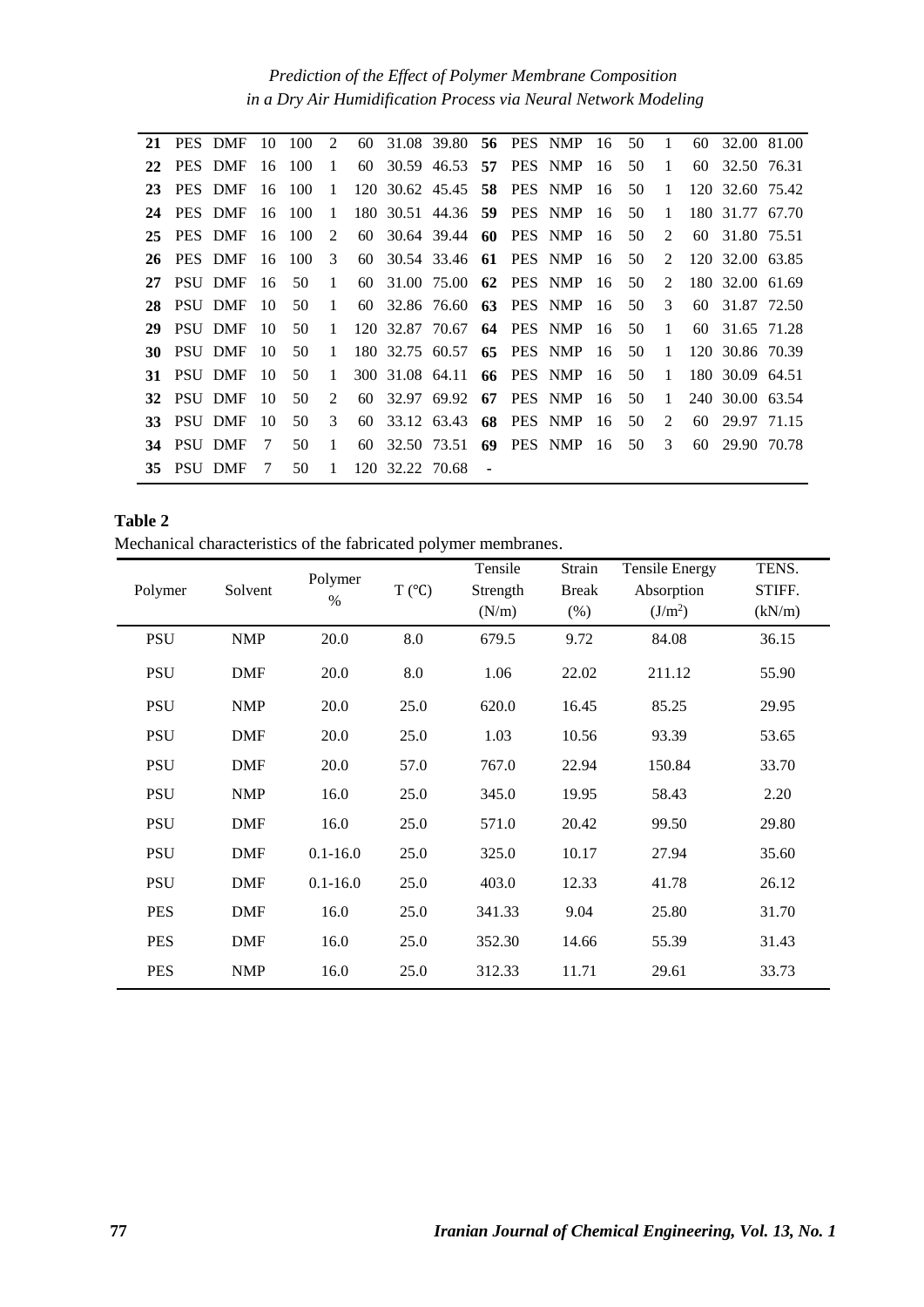

**Figure 1.** The experimental humidification setup.

#### **3. Neural network modeling**

Artificial neural networks (ANNs) are directly inspired by the structure of the human brain, where billions of neurons are interconnected to process a variety of complex information including inputs and targets. Neural networks learn from experience and generalize from previous examples. They modify their behavior in response to the environment and are ideal in cases where the required mapping algorithm is not known or is too complex. A neural network consists of a number of simple processing elements called neurons. Each neuron in the neural network is connected to the others by means of direct links called synapse. Each synapse is associated with a parameter called weight. The neural

networks are utilized to model the nonlinear relationship between inputs and outputs in an experimental process. In general, a neural network is a parallel-interconnected structure consisted of: (1) an input layer of the neuron, (2) a number of hidden layers, (3) and an output layer. A schematic view of a multilayer feed forward neural network is shown in Fig. 2. There are several types of networks and training algorithms; moreover, transfer functions can be applied for training and modeling the experimental system. The number of neurons in the input and output layers is determined by the nature of the problem. The hidden network consists of one or more layers, with several neurons in each layer. The hidden layers act like feature detectors in a black box [\[11](#page-10-13)[,13-16\]](#page-10-11).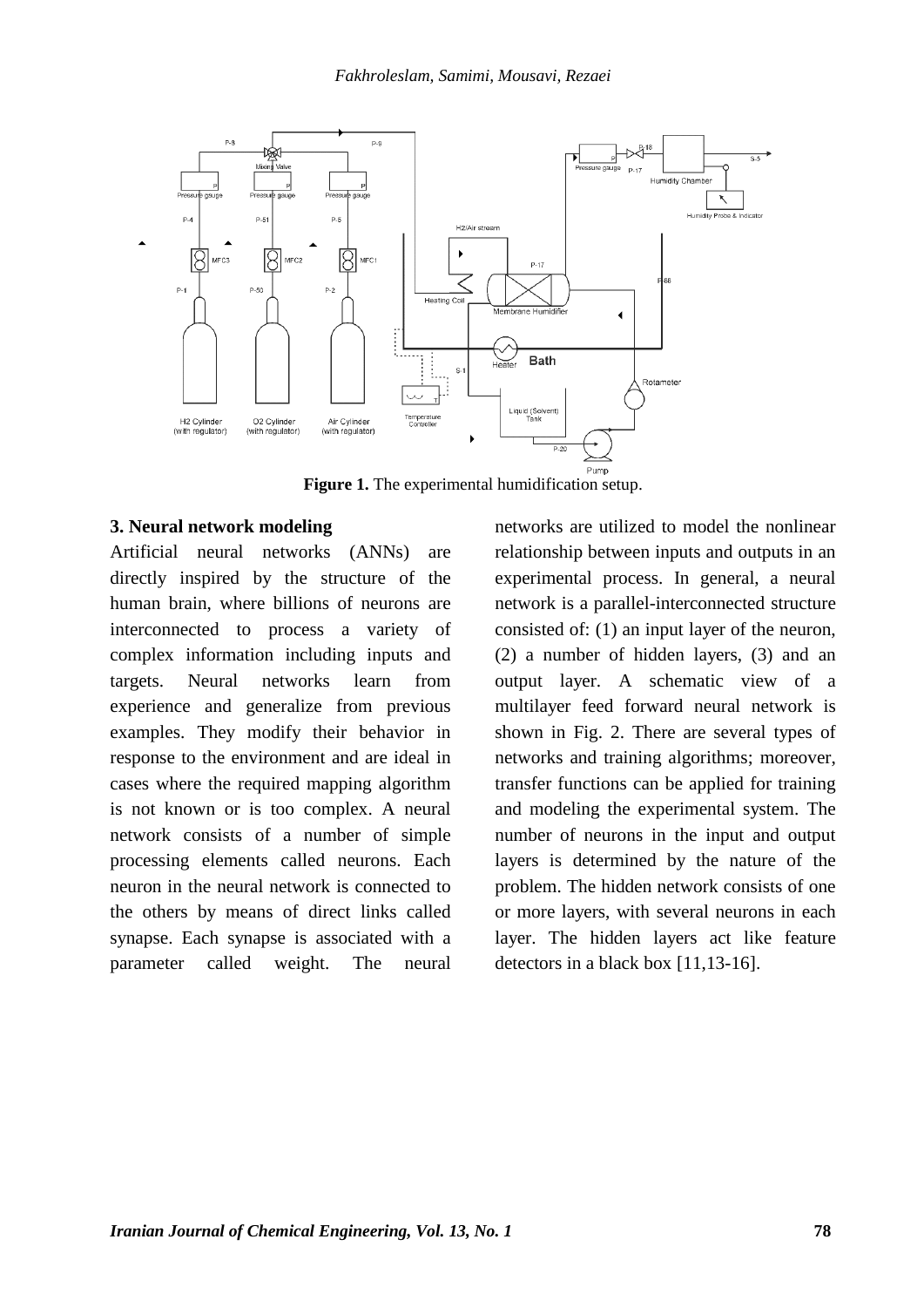## *Prediction of the Effect of Polymer Membrane Composition in a Dry Air Humidification Process via Neural Network Modeling*



**Figure 2.** Schematic view of a feed forward neural network structure.

#### **3-1. Neural network structure**

The topology of an artificial neural network (ANN) is determined by the number of layers in the hidden network, the number of the neurons in each layer, and the nature of the transfer functions. Optimization of the NN topology is probably the most important step in the development of a model. In the present work, three different networks were created and trained for modeling the existing data. The first network was a Feed-Forward Back Propagation (FBP) neural network with a hidden layer including 5 neurons which were trained using *trainlm* training function. The second network was a Radial Basis Function (RBF) network, and the third one was similar to the first network except for the optimization process, which was done using Genetic Algorithm (GA).

## **3-2. Input data for the neural network model**

Input variables for the network were as follow: (1,2) composition and material of polymeric membrane, (3) membrane thickness, (4) operating pressure, and (5) flow rate of input dry air. The output of the network was the RH percentage in the air after humidification process. The effective parameters are demonstrated in Table 3. The experimental data include the results of the mentioned 69 experiments listed in Table 1. The data were normalized and divided to two parts of 54 training data and 15 unseen test data. The training data were used for training of the neural networks and the testing data were employed for validation of the performance of the trained networks.

| Table 3 |                              |  |
|---------|------------------------------|--|
|         | Effective parameters of poly |  |

| Effective parameters of polymer synthesis. |  |
|--------------------------------------------|--|
|                                            |  |

|                   | Synthesis parameters |                       | Operating parameters            |                      |                   |                          |  |  |  |
|-------------------|----------------------|-----------------------|---------------------------------|----------------------|-------------------|--------------------------|--|--|--|
| Polymer           | Solvent              | Polymer weight<br>(%) | Membrane<br>thickness $(\mu m)$ | Flow rate<br>(L/h)   | Pressure<br>(bar) | Temperature<br>$({}^oC)$ |  |  |  |
| PSU<br><b>PES</b> | <b>NMP</b><br>DMF    | 7, 10, 16, 20         | 50, 100, 200                    | 60, 120, 180,<br>300 | 1, 2, 3           | 25, 70                   |  |  |  |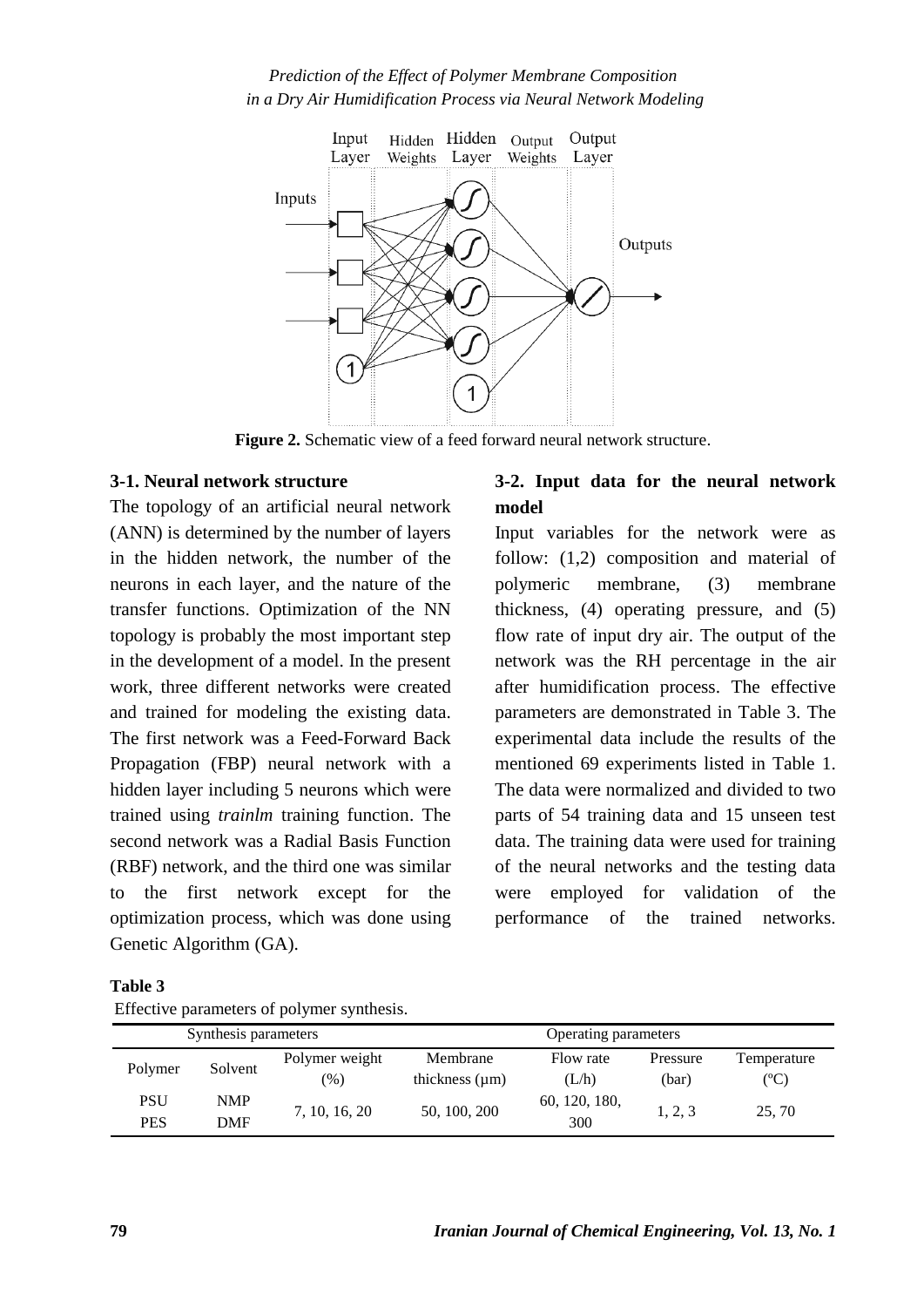#### **4. Results and discussion**

In the first step, the set of input data that were unseen to the network were entered to the trained networks and the predicted outputs of RHs were obtained and reported. The results are compared in Figs. 3-6. The comparison criterion was the Relative Mean Square Error (RMSE).

$$
RMSE = \sqrt{\frac{1}{N} \left( \frac{RH_{net} - RH_{exp}}{RH_{exp}} \right)^2}
$$
 (1)

Where N is the number of input sets of data,  $RH_{net}$  is the predicted output, and  $RH_{exp}$ is the corresponding actual output.

## **4-1. FBP network trained using trainlm algorithm**

This was a feed forward network with two layers. Five input neurons were connected to the first layer that was the hidden layer with 5 neurons inside; the next layer was output layer with one neuron which was used to calculate the output RH of the module. The network was trained using Levenberg-Marquardt (*trainlm*) back propagation algorithm. After training the network using the experimental data, corresponding outputs of 15 unseen inputs were predicted by the network. Results are shown in Fig. 3. As illustrated in Fig. 3, in comparison with the experimental data, most of the predicted outputs had little tolerance.



Figure 3. Test of unseen data by FBP network.

#### **4-2. RBF network**

The RBF network was trained using the experimental data and the output data were compared with the actual values as well. The RBF network had two layers. The first layer had 100 radial basis neurons. The second layer had one neuron with *purelin* transfer function. The predicted and experimental RHs are shown in Fig. 4. As shown, compared with the first network, outputs were not fitted well.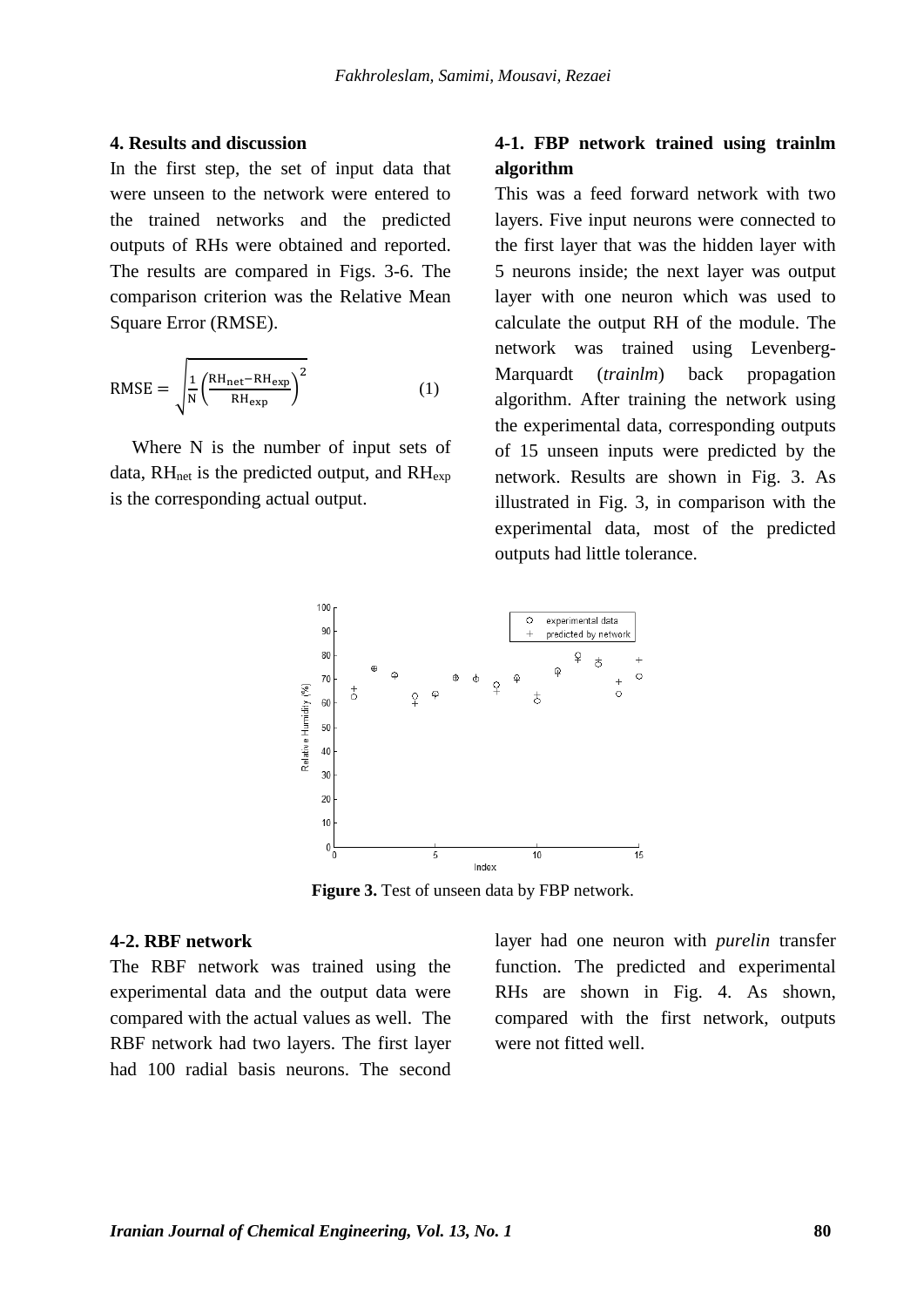

**Figure 4.** Test of unseen data by the RBF network.

## **4-3. FF network trained by GA**

This was a feed forward network just like the first one, except for the training algorithm, which was not *trainlm*. Weights and biases of this network were adapted using the genetic algorithm. The predicted outputs corresponding to the unseen inputs in addition to the actual outputs of the module are illustrated in Fig. 5.



**Figure 5.** Test of unseen data by the FF network trained by the GA.

The RMSEs for the three networks, with different structures and training algorithms, are shown in Fig. 6. As shown, overall the RMSE of the FFGA was less than the two other networks. While some of the results of the first network were similar to those of the experimental data, however, the total error for the third network was lower than the FBP. Therefore, compared with the first and

the second networks mentioned before, training of the feed forward neural network utilizing the GA was more effective and the results were better.

As shown in Fig. 6, the RMSE of the RBF was significantly more than that of the FBP and the FFGA. Although the number of neurons in RBF network was more than that in the two other networks (100 neurons in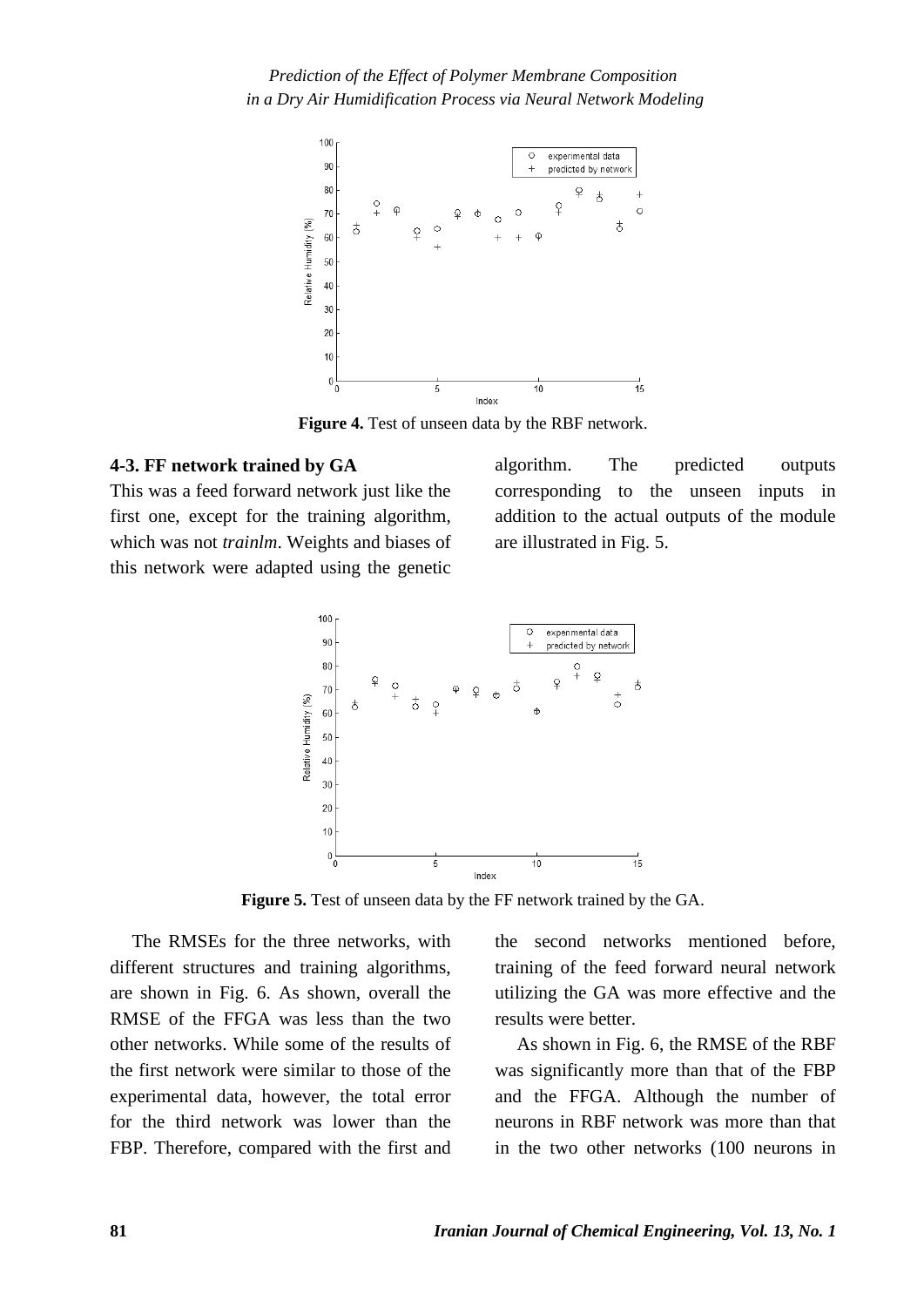comparison with 5 neurons), its total error was high. Thus, the radial basis transfer

function was not suitable for membrane humidifier modeling.



**Figure 6.** Performance of the neural networks.

#### **5. Conclusions**

The three different neural networks (FBP, RBF, and FFGA) were applied to predict the behavior of the polymer membrane humidifier using the porous membranes. The RMSE was 0.0418 for the FBP network which had 5 neurons with *tansig* transfer function in the hidden layer and it was trained by the Levenberg-Marquardt back propagation algorithm. The error of the RBF network with 100 radial basis neurons was 0.0691. The FFGA network had a structure just like the structure of the FBP. It was trained by genetic algorithm instead of back propagation. The RMSE of this network was 0.0387. Among the networks, the FFGA network showed better results. Therefore, the FFGA neural network model is a promising procedure to be used in future for modeling membrane humidifiers. The FFGA network showed better results, and had less number of neurons compared with the RBF; in addition, it had a lower RMSE than the FBP. On the other hand, the required time for training the

network with genetic algorithm was considerably more than the others. Therefore, for feasibility study, experimental data can be modeled using the FBP and the final network can be trained by the FFGA, because of its lower total error.

 **Abbreviations**

| Artificial Neural Networks                        |  |  |  |
|---------------------------------------------------|--|--|--|
| Dimethylformamide                                 |  |  |  |
| Feed-Forward Back-Propagation                     |  |  |  |
| Feed-Forward                                      |  |  |  |
| Feed-Forward Genetic Algorithm                    |  |  |  |
| Genetic Algorithm                                 |  |  |  |
| <b>Multilayer Perceptron</b>                      |  |  |  |
| <b>Neural Networks</b>                            |  |  |  |
| N-methyl-2-pyrrolidone                            |  |  |  |
| Polymer Electrolyte Membrane<br><b>Fuel Cells</b> |  |  |  |
| Radial Basis Function                             |  |  |  |
| <b>Relative Humidity</b>                          |  |  |  |
| <b>Relative Mean Square Error</b>                 |  |  |  |
|                                                   |  |  |  |